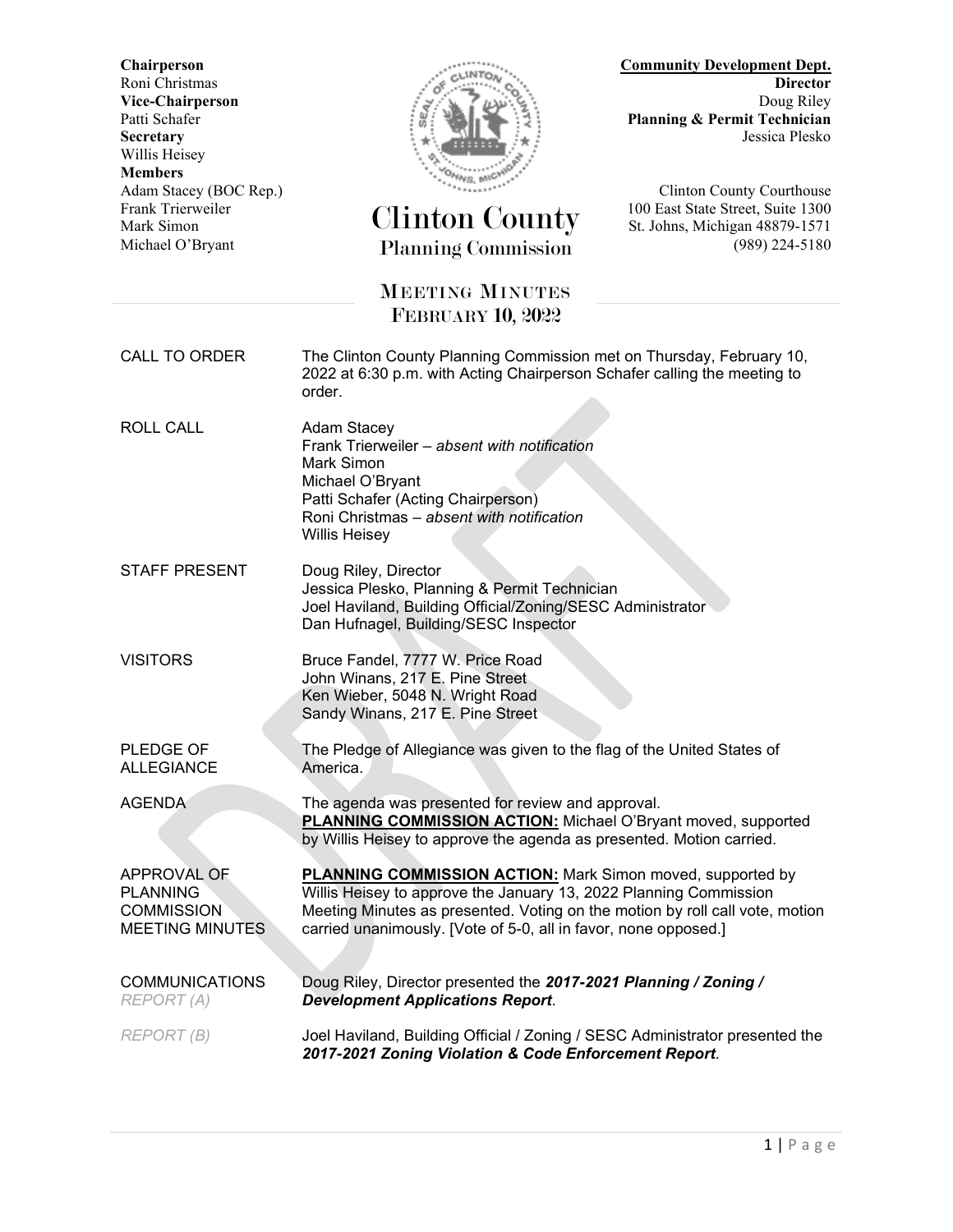| KEN WIEBER (C)                                    | Ken Wieber addressed the Planning Commission regarding the various<br>materials and video he submitted (which were forwarded) to the Planning<br>Commission for their review concerning Solar Farms (Ordinance).<br><b>PLANNING COMMISSION ACTION:</b> Mark Simon moved, supported by<br>Willis Heisey to receive communication items A, B and C and place on file.<br>Voting on the motion by roll call vote, motion carried unanimously. [Vote of<br>5-0, all in favor, none opposed.]                                 |
|---------------------------------------------------|--------------------------------------------------------------------------------------------------------------------------------------------------------------------------------------------------------------------------------------------------------------------------------------------------------------------------------------------------------------------------------------------------------------------------------------------------------------------------------------------------------------------------|
| <b>PUBLIC COMMENTS</b>                            | Chairperson Schafer called for public comments. There were no public<br>comments.                                                                                                                                                                                                                                                                                                                                                                                                                                        |
| <b>OLD BUSINESS</b>                               | None                                                                                                                                                                                                                                                                                                                                                                                                                                                                                                                     |
| <b>NEW BUSINESS</b><br>PC-46-21 MA<br>(OR 174-22) | Doug Riley, Director:<br>$\bullet$<br>Reviewed PC-46-21 MA (OR 174-22) - Application for Zone Map<br>$\circ$<br><b>Amendment (Rezoning) as detailed in the Staff Report (which</b><br>includes the zone map amendment criteria to be reviewed by the<br>PC).<br>Chairperson Schafer asked for any comments from the Commission.<br>$\bullet$<br>Hearing none, Chairperson Schafer called for a motion to open the<br>$\Omega$<br>public hearing.<br><b>PLANNING COMMISSION ACTION:</b> Michael O'Bryant moved, supported |

by Mark Simon to open the public hearing. Voting on the motion by roll call vote, motion carried unanimously. [Vote of 5-0, all in favor, none opposed.]

- Chairperson Schafer called on the applicant.
- Sandy Winans commented that Doug Riley has been very helpful and his presentation was in-line with what she and her husband are requesting.
- Chairperson Schafer asked for any comments from the public.
	- Hearing none, Chairperson Schafer called for a motion to close the public hearing.

**PLANNING COMMISSION ACTION:** Willis Heisey moved, supported by Michael O'Bryant to close the public hearing. Voting on the motion by roll call vote, motion carried unanimously. [Vote of 5-0, all in favor, none opposed.]

**PLANNING COMMISSION ACTION:** Mark Simon moved, supported by Michael O'Bryant to recommend approval of petition *PC-46-21 MA (OR 174- 22), Pohl Trust*, to the Board of Commissioners to amend the Zoning Map from A-2 (General Agriculture) to RR (Rural Residential) for the two (2) properties located in Section 9 of Westphalia Township as legally described in the petition based on the following reasoning:

• Reasoning: **(1)** The seven (7) findings of fact outlined in Section 7.21.E of the Zoning Ordinance, as detailed in the Staff Report, have been met. Voting on the motion by roll call vote, motion carried unanimously. [Vote of 5-0, all in favor, none opposed.]

- Doug Riley, Director:
	- o Reviewed *PC-01-22 MA (OR 175-22) – Application for Zone Map Amendment (Rezoning) as* detailed in the Staff Report (which includes the zone map amendment criteria to be reviewed by the PC).
- Adam Stacey questioned why this request is to rezone the property to A-3 (Agricultural/Residential Transition) when the parcels in the area appear to support RR (Rural Residential)?

*PC-01-22 MA (OR 175-22)*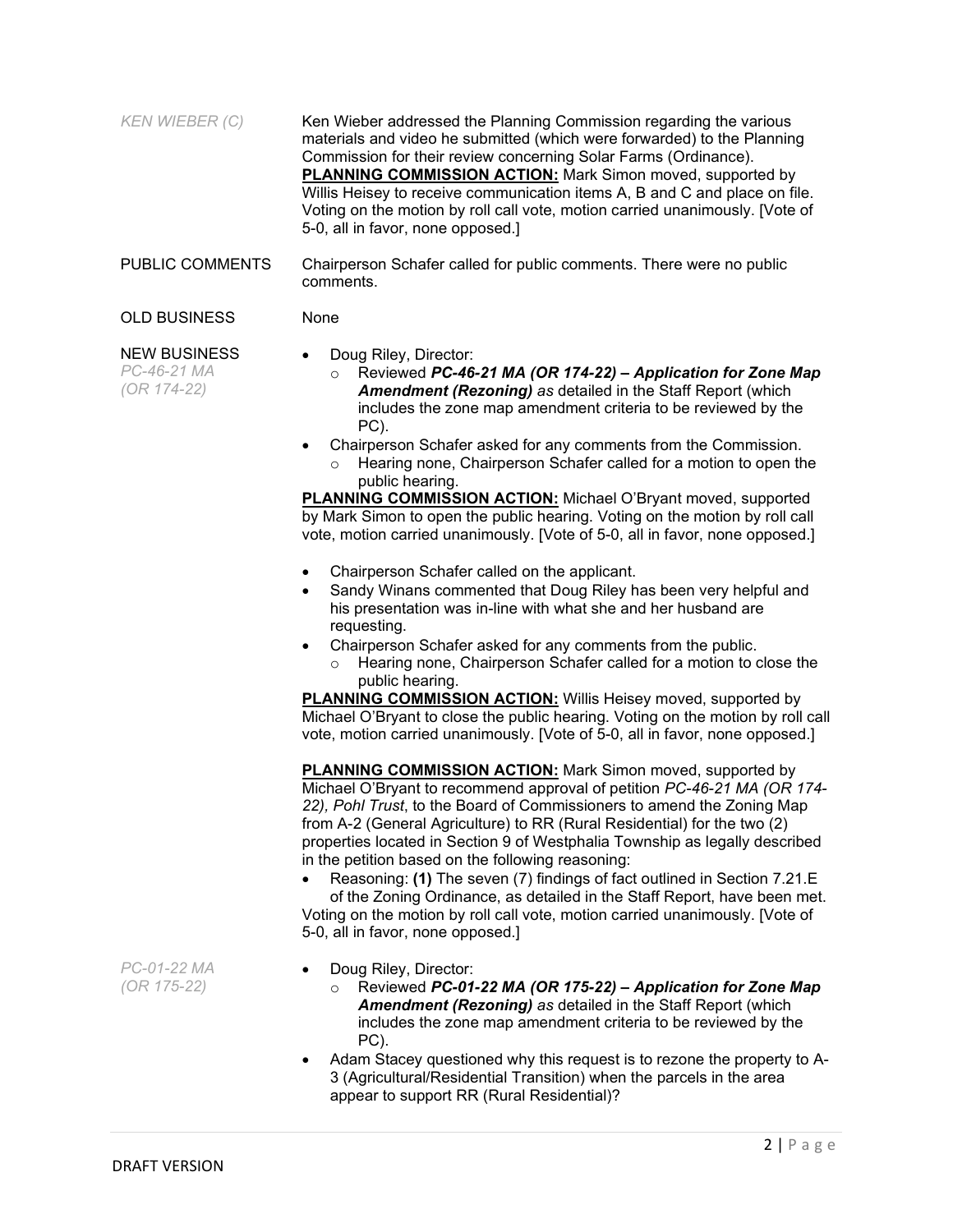- Doug Riley clarified that the Future Land Use Map (FLUM) supports the A-3 zoning district for this area.
- Adam Stacey indicated his understanding of the request due to the impacts of the drain on development for this specific property – which limits the location and number of access points.
- Doug Riley concurred.
- Chairperson Schafer inquired if the "findings of fact" (part of the review criteria) require approval from agencies?
- Doug Riley explained that agency approval is not required for Zone Map Amendments as rezonings cannot be conditioned.
	- o However, the agency comments are a nice tool to have for consideration when reviewing the case in instances where their feedback may affect the rezoning criteria.
- Mark Simon asked if the intent of rezoning this property is to split the parcel into two?
- Doug Riley confirmed.
- Adam Stacey noted, there would be no benefit in rezoning this property otherwise.
- Doug Riley commented that the A-3 zoning district also allows class I, II, and III animals – which includes some farm animals.
	- Whereas the RR zoning district does not allow class II animals (i.e., farm animals).
- Chairperson Schafer asked for any comments from the Commission.
	- o Hearing none, Chairperson Schafer called for a motion to open the public hearing.

**PLANNING COMMISSION ACTION:** Mark Simon moved, supported by Willis Heisey to open the public hearing. Voting on the motion by roll call vote, motion carried unanimously. [Vote of 5-0, all in favor, none opposed.]

- Chairperson Schafer called on the applicant.
- Bruce Fandel stated that he has lived in the subject area (on Price Road) since 1985.
	- $\circ$  Noted he is not in support of small lots in rural areas.<br> $\circ$  The subiect property is not a good piece of farmland (
	- The subject property is not a good piece of farmland due to inconsistent soils and poor drainage.
	- $\circ$  The intent of this request is to split the property into two lots and allow his son to build a home on one of the properties.
		- His daughter-in-law would also like to have some farm animals when they do build a home (which the A-3 zoning district would still allow).
- Mark Simon asked Mr. Fandel if he has reviewed the setbacks required of the proposed lots (if rezoned) in regards to potentially building a home.
- Bruce Fandel answered that he has.
	- o His son has also had some communications with an excavator regarding home development.
- Adam Stacey asked for confirmation of the proposed lot line that would divide the subject parcel into two (if granted approval to rezone the property, allowing the land to be divided).
- Bruce Fandel confirmed the location of the proposed dividing lot line on the projected aerial photo of the subject property.
- Chairperson Schafer asked for any comments from the public.
- o Hearing none, Chairperson Schafer called for a motion to close the public hearing.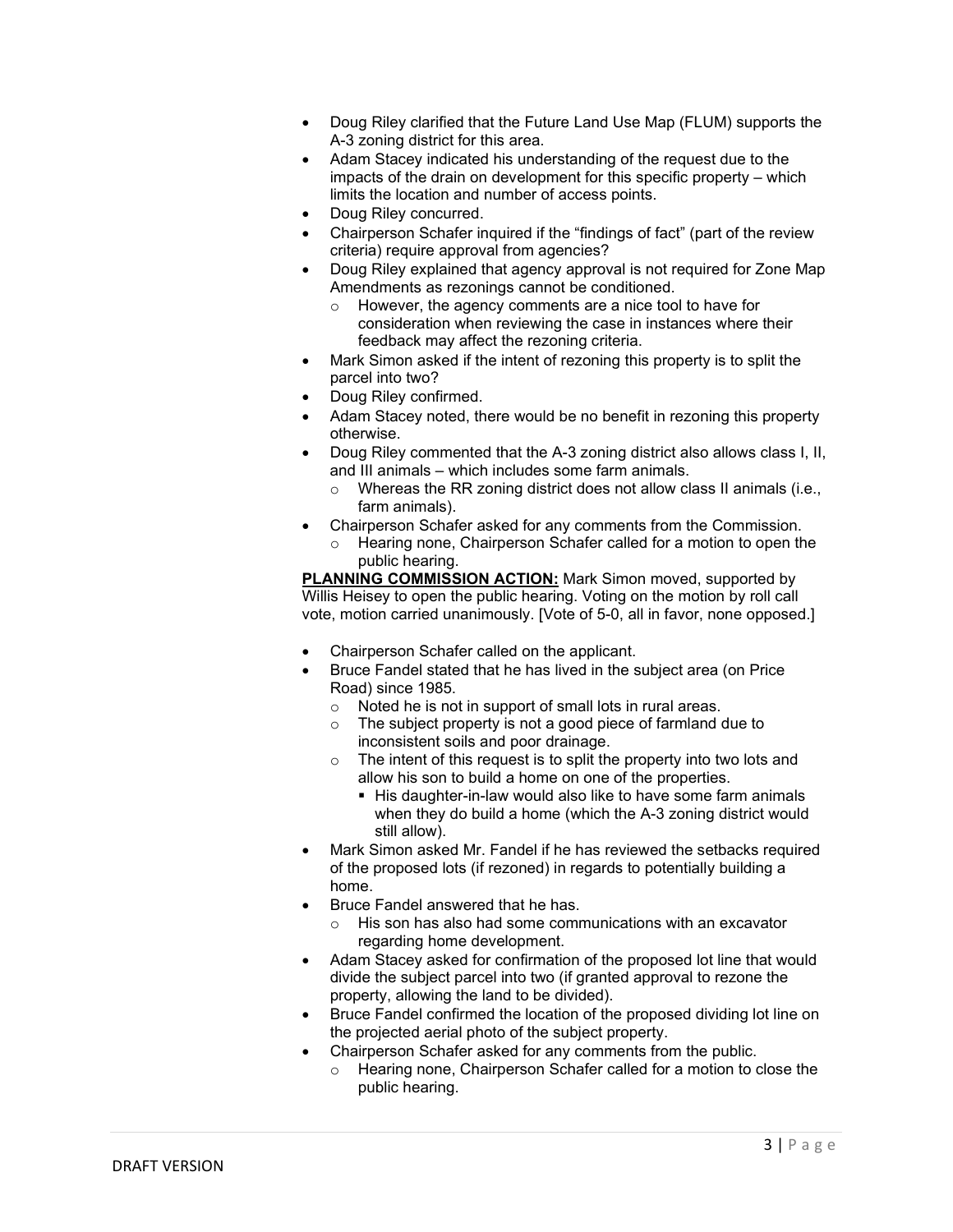**PLANNING COMMISSION ACTION:** Adam Stacey moved, supported by Mark Simon to close the public hearing. Voting on the motion by roll call vote, motion carried unanimously. [Vote of 5-0, all in favor, none opposed.]

**PLANNING COMMISSION ACTION:** Willis Heisey moved, supported by Mark Simon to recommend approval of petition *PC-01-22 MA (OR 175-22), Fandel*, to the Board of Commissioners to amend the Zoning Map from A-2 (General Agriculture) to A-3 (Agricultural/Residential Transition) for the property located in Section 4 of Riley Township as legally described in the petition based on the following reasoning:

• Reasoning: **(1)** The seven (7) findings of fact outlined in Section 7.21.E of the Zoning Ordinance, as detailed in the Staff Report, have been met. Voting on the motion by roll call vote, motion carried unanimously. [Vote of 5-0, all in favor, none opposed.]

## OTHER BUSINESS

*COMPREHENSIVE PLAN – DRAFT*

- Adam Stacey inquired if the areas that Clinton County does not have zoning jurisdiction over should be identified as a unique color or pattern on the FLUM?
- Doug Riley agreed.
	- o Presented the Draft Comprehensive Plan.
- Adam Stacey asked why MR (Mineral Resource) is not identified on the FLUM?
- Doug Riley explained that the timeframe of operations can vary with gravel pits – which may interfere with the "future" plans as identified on the FLUM.
	- o Noted, as part of this update, a Sand and Gravel Pits Map was created in a joint effort by the Office of Planning and Zoning and the Clinton County Road Commission (CCRC).
	- o The CCRC indicated this map will be available on their website.
	- $\circ$  Suggested the map be posted to the Planning and Zoning website independently as a resource to the public as well.
- Adam Stacey suggested scaling-back the Mixed Use area presented east of Elsie for Duplain Township.
- Chairperson Schafer asked if the public will have an opportunity to review the Draft Comprehensive Plan prior to adoption?
- Doug Riley answered yes.
	- $\circ$  It will be posted on the Planning and Zoning website for public review and distributed to all agencies and jurisdictions.
	- $\circ$  Tonight's review is simply to discuss the changes that were made to the Comprehensive Plan/FLUM and recommend any last changes before it is added to a meeting agenda as a public hearing item.
		- **The draft updated plan will likely be an official New Business item** for the Planning Commission in March or April – where the Planning Commission will make a recommendation to the Board of County Commissioners to allow disbursement of the plan prior to final adoption.
- Adam Stacey inquired if there are any other areas in the County (in addition to Bingham Township and the City of St. Johns) that have a Joint Planning Area?
- Doug Riley responded that, no, Bingham Township is the only township, that we have zoning jurisdiction over, that has their own municipal water and sewer and such a joint planning area.
	- o The Joint City of St. Johns/Bigham Township Planning area, as indicated on the FLUM, will be very helpful in advisements.